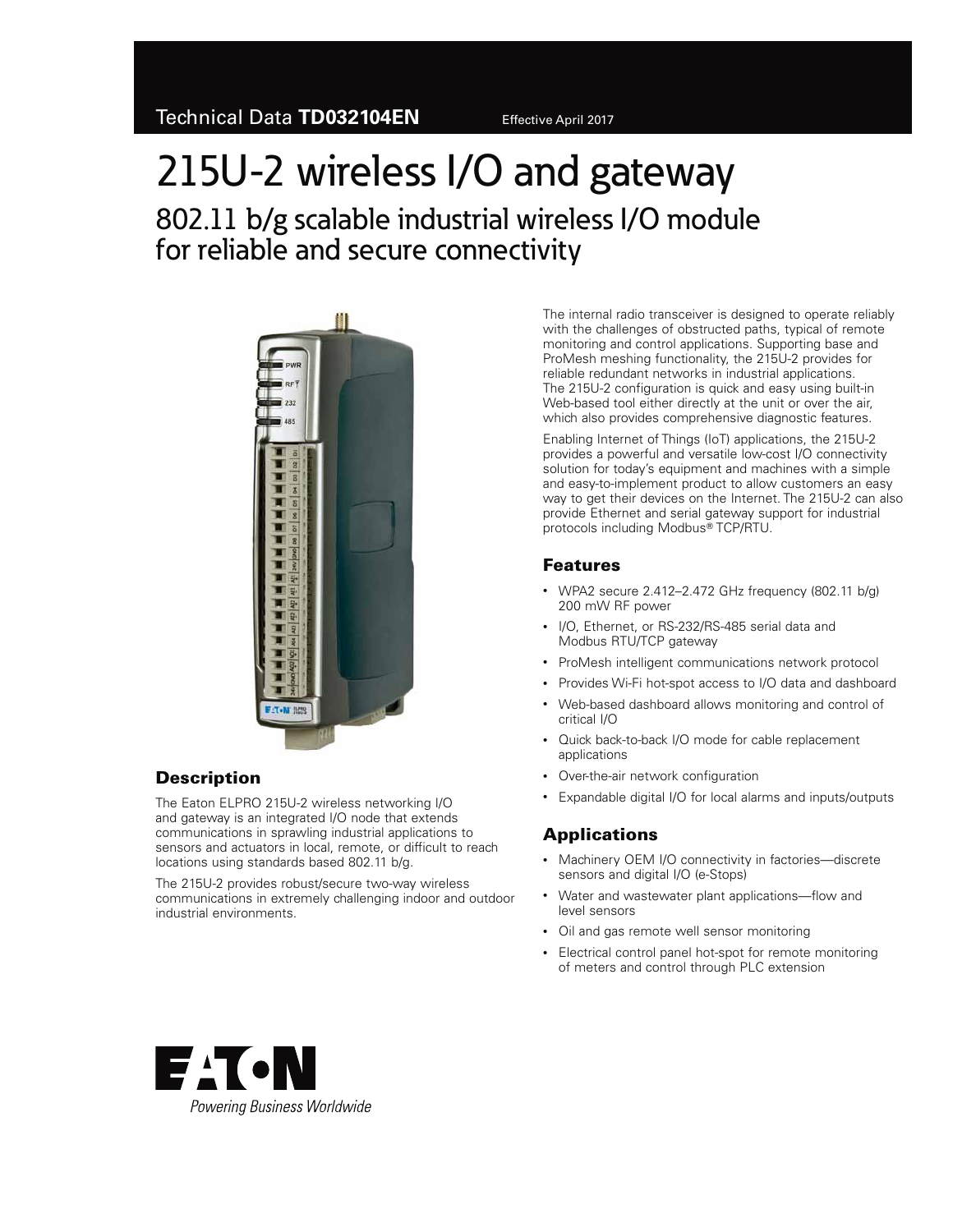### **Specifications**

| <b>Specification</b>                   | <b>Description</b>                                                                                                                                  |                |  |  |
|----------------------------------------|-----------------------------------------------------------------------------------------------------------------------------------------------------|----------------|--|--|
| <b>Transmitter and receiver</b>        |                                                                                                                                                     |                |  |  |
| Frequency ①                            | 2.401-2.483 GHz<br>802.11 b/g                                                                                                                       |                |  |  |
| Transmit power $\mathbb O$             | 200 mW (+23 dBm)                                                                                                                                    |                |  |  |
| Modulation                             | Direct sequence spread spectrum (DSSS)                                                                                                              |                |  |  |
|                                        | Orthogonal frequency-division multiplexing (OFDM)                                                                                                   |                |  |  |
| Receiver sensitivity                   | -94 dBm (11 Mbps) 802.11 b                                                                                                                          | D              |  |  |
|                                        | -75 dBm (54 Mbps) 802.11 g                                                                                                                          |                |  |  |
| Channels ①                             | 13 channels, 20 MHz                                                                                                                                 |                |  |  |
| Data rate                              | 1–54 Mbps (selects fastest connection rate available)                                                                                               |                |  |  |
| Typical range (LoS)                    | 1300 ft (400 m)                                                                                                                                     |                |  |  |
| Antenna connector                      | SMA female                                                                                                                                          | А              |  |  |
| <b>Protocols and configuration</b>     |                                                                                                                                                     |                |  |  |
| System name                            | ESSID; 1- to 31-character text string                                                                                                               |                |  |  |
| Protocols supported                    | TCP/IP, UDP, ARP, DHCP, ICMP, HTTP, FTP, VLAN<br>802.10, Modbus RTU, Modbus TCP                                                                     |                |  |  |
| Configurable parameters                | Unit details, I/O mappings and parameters, radio<br>settings (refer to the user manual for details)                                                 | А              |  |  |
|                                        | Modbus TCP/RTU gateway                                                                                                                              |                |  |  |
|                                        | Embedded Modbus master/slave for I/O transfer                                                                                                       |                |  |  |
|                                        | Ethernet mode, bridge (default), or router                                                                                                          | A              |  |  |
|                                        | Prioritization of traffic flows, bandwidth efficiency<br>features, bandwidth utilization, bridging, VLAN                                            | EI             |  |  |
| User configuration                     | Via HTTPS Web server                                                                                                                                | R <sub>l</sub> |  |  |
|                                        | Network access: USB or Ethernet                                                                                                                     | S              |  |  |
|                                        | Remote access: over the air                                                                                                                         | H.             |  |  |
| Security                               | Data encryption, 802.11i with CCMP 128-bit AES                                                                                                      |                |  |  |
|                                        | Support for 802.1x radius server                                                                                                                    |                |  |  |
|                                        | Secure HTTP protocol                                                                                                                                | N              |  |  |
| Address filtering                      | Easy mode automatic filtering or advanced IP address,<br>whitelist/blacklist MAC address, whitelist/blacklist<br>ARP filtering, whitelist/blacklist |                |  |  |
| <b>LED indications and diagnostics</b> |                                                                                                                                                     | A              |  |  |
| <b>LED</b> indication                  | Power/OK, Radio TX/RX/Link, RS-232, RS-485,<br>digital I/O, analog I/O status                                                                       | Tr             |  |  |
| <b>Reported diagnostics</b>            |                                                                                                                                                     | Si             |  |  |
| Radio diagnostics                      | RSSI measurements (dBm), connectivity information/<br>statistics through Web page, dashboard, or local<br>Modbus registers for SCADA                | Н<br>Τ         |  |  |
| <b>Connections</b>                     |                                                                                                                                                     | M              |  |  |
| LAN                                    | 1 x 10/100BASE-I auto-MDIX RJ-45                                                                                                                    | Tε             |  |  |
| Serial                                 | 1 x RS-232, 1 x RS-485, 1200-230400 bps                                                                                                             | Н              |  |  |
| <b>Operation</b>                       |                                                                                                                                                     | W              |  |  |
| Modes                                  | Base, mesh node, or manual setup for<br>advanced configuration                                                                                      | Œ              |  |  |
| Repeater and base                      | Maximum of 6 total remote/repeater/base/<br>hot spot connections                                                                                    | C<br>N         |  |  |
| Remote                                 | Mesh node or fixed                                                                                                                                  | O.             |  |  |

| <b>Specification</b>    | <b>Description</b>                                                                            |  |
|-------------------------|-----------------------------------------------------------------------------------------------|--|
| <b>Input and output</b> |                                                                                               |  |
| Discrete input ②        | 8 digital I/O (1-4 configurable as PI or PO)                                                  |  |
|                         | On-state voltage: <2.1 Vdc                                                                    |  |
|                         | Wetting current: 5 mA                                                                         |  |
|                         | Max. I/P pulse rate-DI 1/2: 50 kHz, DI 3/4: 1 kHz                                             |  |
|                         | Max. I/P pulse width-DI 1/2: 10 µs, PI 3/4: 0.2 ms                                            |  |
| Discrete output ②       | 8 digital I/O (1-4 configurable as PI or PO)                                                  |  |
|                         | Working voltage maximum: 30 Vdc                                                               |  |
|                         | Working current maximum: 200 mA                                                               |  |
|                         | Maximum 0/P pulse rate-P0 max. rate: 1 kHz                                                    |  |
| Analog input            | 4 AI (2 differential, 2 single ended)                                                         |  |
|                         | Current range: 0-24 mA                                                                        |  |
|                         | Voltage input range: AI 1/2: 0-25 V, AI 3/4: 0-5 V                                            |  |
|                         | Accuracy: 0.1%                                                                                |  |
|                         | Resolution: 14 bits                                                                           |  |
| Analog output           | 2 AO (sourcing)                                                                               |  |
|                         | Current range: 0-24 mA                                                                        |  |
|                         | Current resolution: 13 bits                                                                   |  |
|                         | Accuracy (current): 0.1%                                                                      |  |
| Analog loop supply      | 24 Vdc at 100 mA maximum (current limited)                                                    |  |
| <b>Compliance</b>       |                                                                                               |  |
| EMC                     | FCC Part 15; EN 301 489-17; AS/NZS CISPR22                                                    |  |
| RF (radio)              | FCC Part 15.247; IC RSS 210; EN 300 328; AS/NZS4268                                           |  |
| Safety                  | EN/IEC 60950                                                                                  |  |
| Hazardous area          | UL® Class 1, Division 2;                                                                      |  |
|                         | Pending IEC EX Zone 2; ATEX Zone 2                                                            |  |
| <b>Power supply</b>     |                                                                                               |  |
| Nominal supply          | 10.8-30 Vdc, undervoltage/overvoltage protection                                              |  |
|                         | Sealed lead acid backup battery can be charged by<br>main power supply input.                 |  |
| Average current draw    | 200 mA at 12 Vdc (idle), 100 mA at 24 Vdc (idle)                                              |  |
| Transmit current draw   | 200 mA at 12 Vdc, 100 mA at 24 Vdc                                                            |  |
| General                 |                                                                                               |  |
| Size                    | 5.91 x 7.09 x 1.38 in (150 x 180 x 35 mm)                                                     |  |
| Housing                 | IP20 rated high density thermoplastic                                                         |  |
| <b>Terminal blocks</b>  | Removable, maximum conductor 12 AWG                                                           |  |
| Mounting                | DIN rail                                                                                      |  |
| Temperature rating      | $-40$ to +158 °F (-40 to +70 °C)                                                              |  |
| Humidity rating         | 0-90% RH noncondensing                                                                        |  |
| Weight                  | 1.1 lb (0.5 kg)                                                                               |  |
| country of application. | $\Phi$ Frequency range, number of channels, RF power specification may value depending on the |  |

Discrete input and output function shared for total of 8 discrete inputs and outputs.

**Notes:** Available RF power and frequency may vary depending on country of application. Please check user manual for your application.

Specifications subject to change.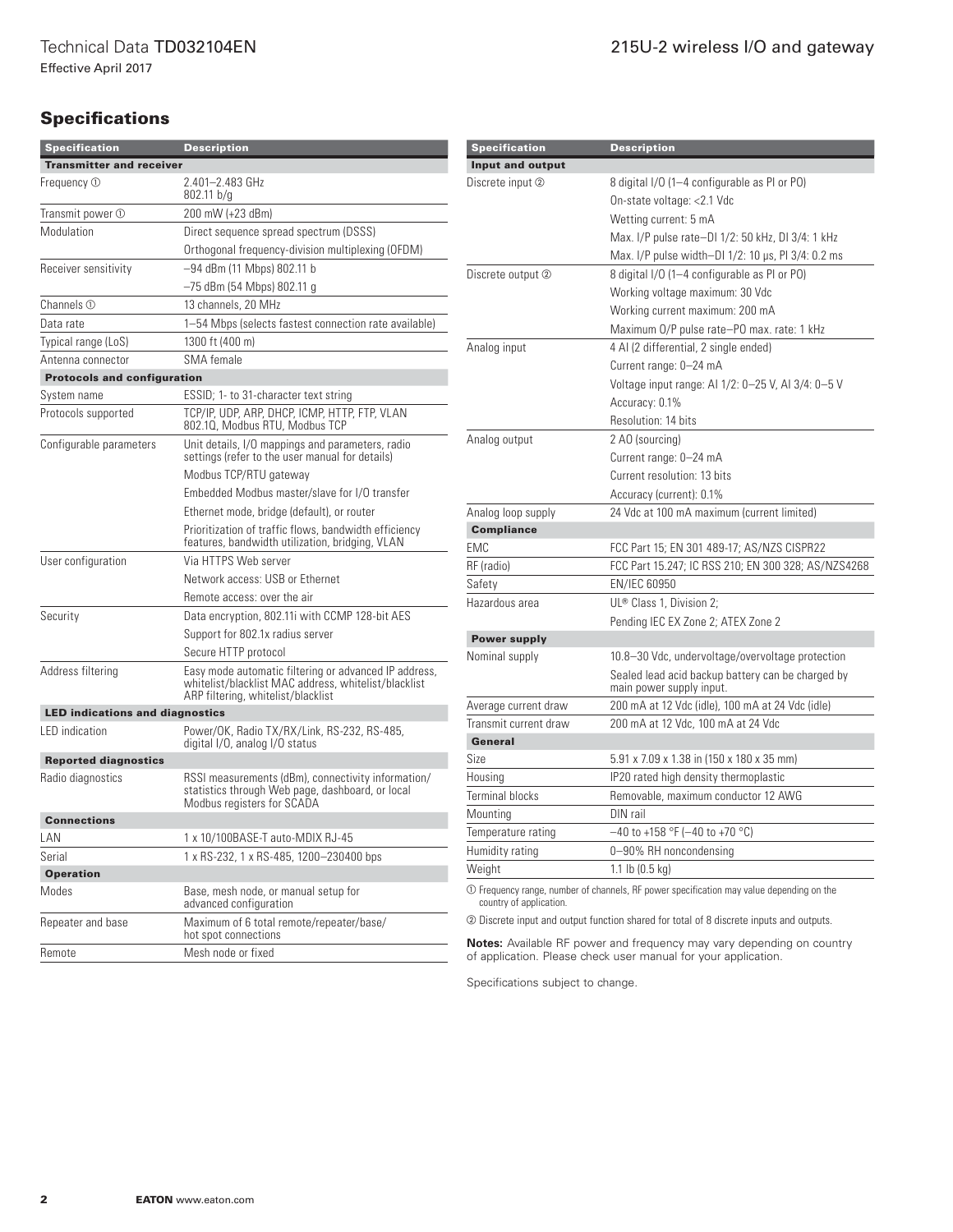Effective April 2017

#### **Accessories**

| <b>Product code</b>      | <b>Description</b>                                                                     | <b>Data sheet</b> |
|--------------------------|----------------------------------------------------------------------------------------|-------------------|
| <b>Antennas</b>          |                                                                                        |                   |
| ANTMD2400-EL             | Dipole antenna, 15 ft (4.6 m) cellfoil/ TD032053EN<br>SMA, OdBi gain, mounting bracket |                   |
| ANTSG2400-EL             | Collinear antenna, N-type,<br>5 dBi gain, mounting bracket                             | TD032054EN        |
| <b>ANTZ2400-EL</b>       | Collinear antenna, N-type,<br>10 dBi gain, mounting bracket                            | TD032039EN        |
| <b>Cables</b>            |                                                                                        |                   |
| CC3/10/20-SMA            | Coaxial cable kit, 9.8 ft (3 m) / 32 ft<br>(10 m) / 65 ft (20 m), N-type to SMA        | TD032019EN        |
| <b>CCTAIL-SMA-F/M</b>    | Coaxial cable tail, 24 in (600 mm),<br>SMA to N-type female or male                    | TD032023EN        |
| <b>CBLETH-C5A</b>        | Ethernet cable, 6 ft (1.8 m), straight<br>through, RJ 45 to RJ 45                      | TD032024EN        |
| <b>Surge diverters</b>   |                                                                                        |                   |
| <b>CSD-SMA-2500</b>      | Coaxial surge diverter SMA male<br>to SMA female                                       | BU-SB13583        |
| SURCSD-N-6000            | Coaxial surge diverter, bulkhead<br>N female to N female                               | TD032031EN        |
| SURMA15/D/1/SI           | Power supply surge diverter,<br>110 Vac / 15 A                                         | TD032029EN        |
| SURMA15/D/2/SI           | Power supply surge diverter,<br>240 Vac / 10 A                                         | TD032029EN        |
| <b>Mounting brackets</b> |                                                                                        |                   |
| <b>BR-COL-KIT</b>        | Mounting bracket kit for<br>collinear antenna                                          | TD032071EN        |
| <b>Power supplies</b>    |                                                                                        |                   |
| <b>PSG60E</b>            | DIN rail power supply,<br>85-264 Vac, 24 Vdc / 2.5 A                                   | TD032034EN        |
| PS-WW-SP-24DC            | 24 Vdc 1.25 A ac wall adapter                                                          | TD032074EN        |

## **Ordering**

| <b>Product code</b>  | <b>Description</b>                                                | <b>Frequency</b>    | <b>RF</b> power |
|----------------------|-------------------------------------------------------------------|---------------------|-----------------|
| <b>EL-215U-2-BGN</b> | Base/repeater/remote,<br>802.11 b/g l/0 gateway,<br>$9 - 30$ Vdc. | $2.401 - 2.483$ GHz | 200 mW          |